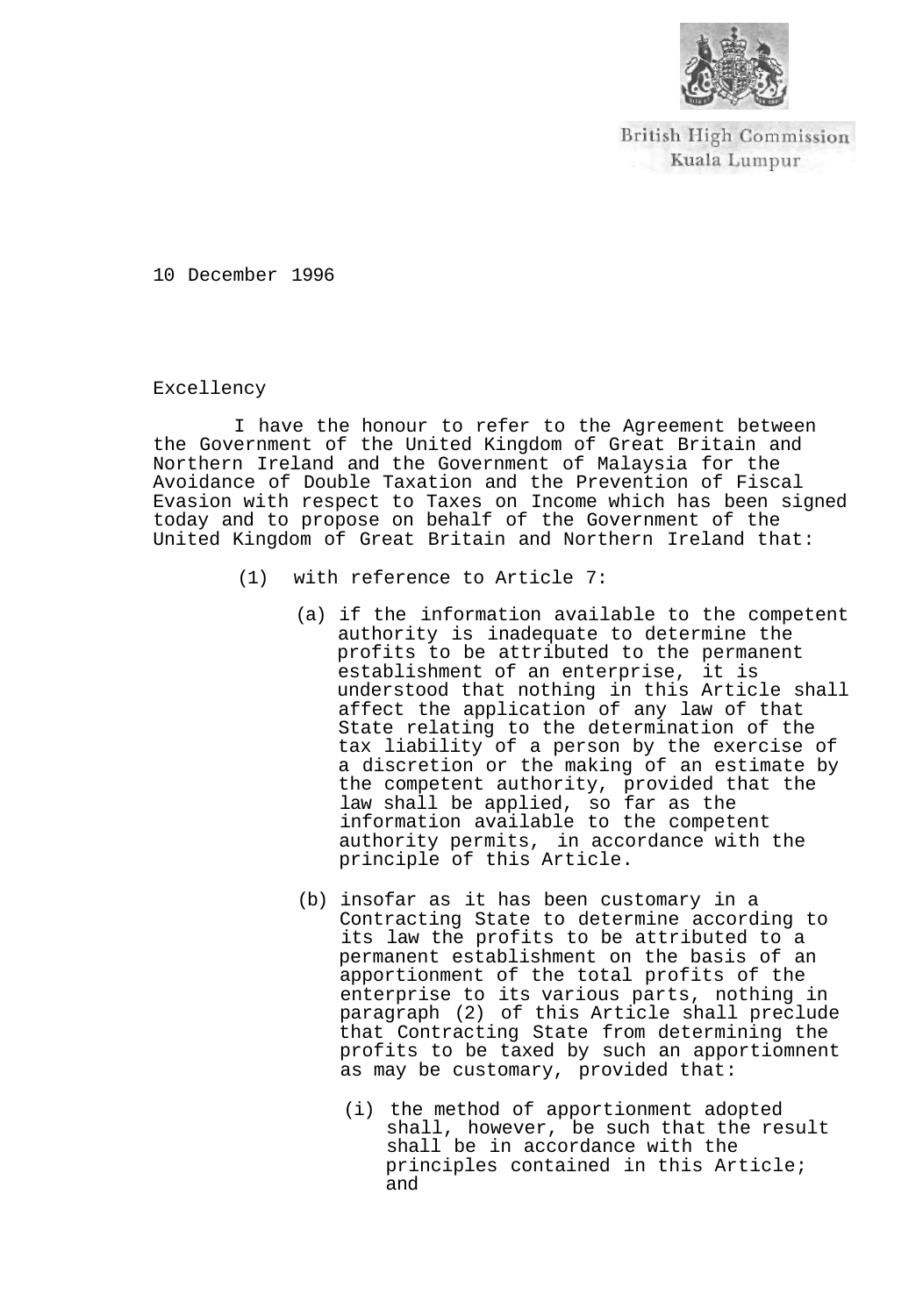

- (ii) that the profits to be attributed to the permanent establishment shall be determined by the same method year by year unless there is good and sufficient reason to the contrary.
- (2) With reference to paragraph (2) of Article 25:

the provisions of this Agreement shall not apply to persons carrying on offshore business activity under the Labuan Offshore Business Activity Tax Act 1990 (as amended).

"Offshore business activity" means an offshore business activity as defined under Section 2(1) of the Labuan Offshore Business Activity Tax Act 1990 (as amended).

If the foregoing proposals are acceptable to the Government of Malaysia, I have the honour to suggest that the present Note and Your Excellency's reply to that effect should be regarded as constituting an agreement between the two Governments in this matter, which shall enter into force at the same time as the entry into force of this Agreement.

I avail myself of this opportunity to extend to your Excellency the assurance of my highest consideration.

Favid Hou

D J Moss High Commissioner

Tan Sri Datuk Clifford F Herbert Secretary-General Ministry of Finance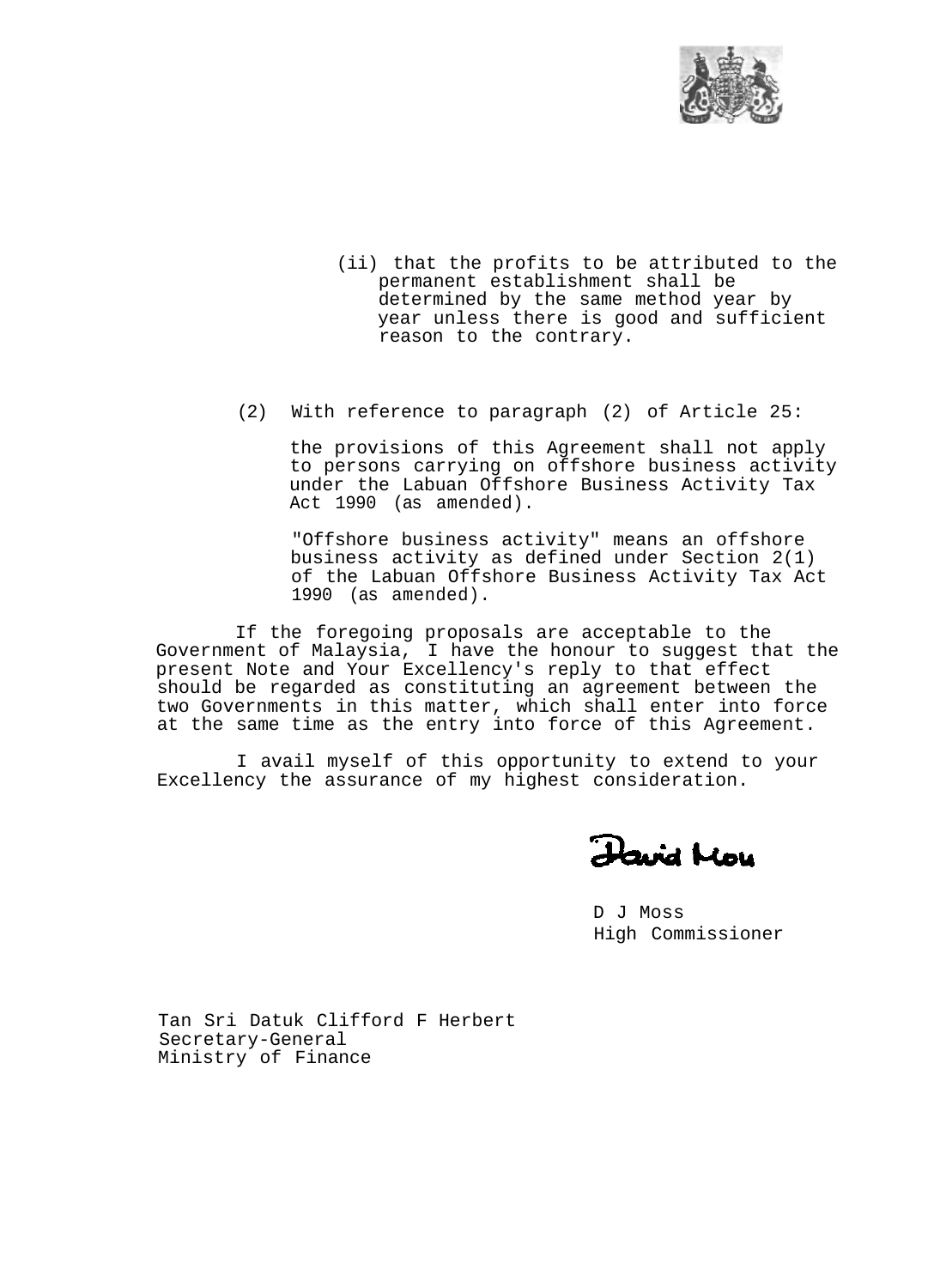

Tan Sri Datuk Clifford F. Herbert Ketua Setiausaha Perbendaharaan (Secretary General to the Treasury)

Tingkat 15, Blok 9, Khazanah Malaysia, Jalan Duta, 50592 Kuala Lumpur

Tel. No.: 03-2540908, 03-2582006 Telex No.: FEDTRY MA 30242 Telefax: 03-2535200

Rujukan Kami:

10 December 1996

Your Excellency

I have the honour to acknowledge receipt of Your Excellency's Note of today which read as follows:

"I have the honour to refer to the Agreement between the Government of the United Kingdom of Great Britain and Northern Ireland and the Government of Malaysia for the Avoidance of Double Taxation and the Prevention of Fiscal Evasion with respect to Taxes on Income which has been signed today and to propose on behalf of the Government of the United Kingdom of Great Britain and Northern Ireland that:

- (1) with reference to Article 7, it is understood that:
	- (a) if the information available to the competent authority is inadequate to determine the profits to be attributed to the permanent establishment of an enterprise, it is understood that nothing in this Article affects the application of any law of that State relating to the determination of the tax liability of a person by the exercise of a discretion or the making of an estimate by the competent authority, provided that the law shall be applied, so far as the information available to the competent authority permits, in accordance with the principle of the Article; and
	- (b) insofar as it has been customary in a Contracting State to determine according to its law the profits to be attributed to a permanent establishment on the basis of an apportionment of the total profits of the enterprise to its various parts, nothing in paragraph 2 of this Article shall preclude that Contracting State from determining the profits to be taxed by such an apportionment as may be customary, provided that: